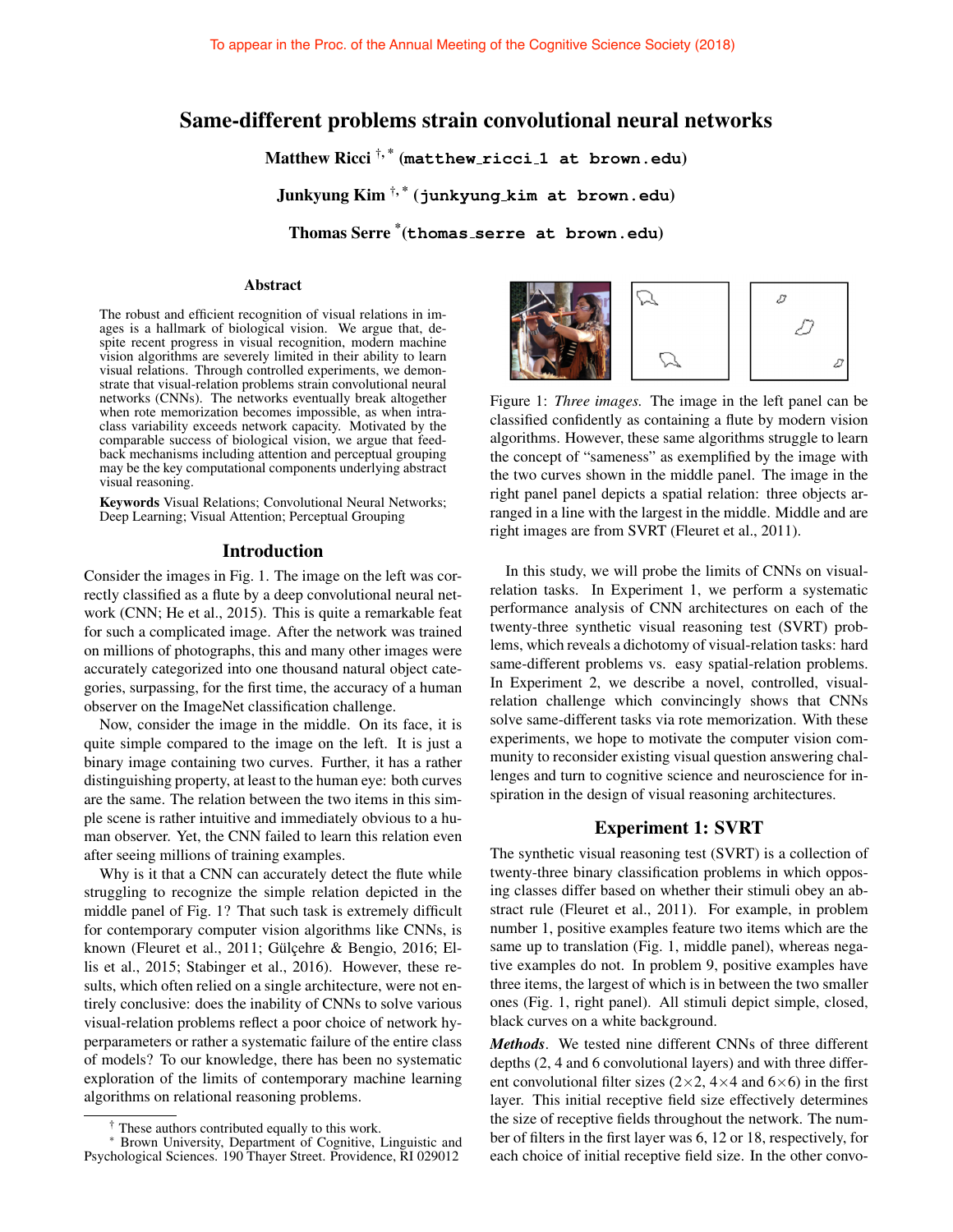

Figure 2: *SVRT results*. Multiple CNNs were trained on each of the twenty-three SVRT problems. Shown are the ranked accuracies of the best-performing network for each problem. The *x*-axis shows the problem ID. CNNs were found to produce uniformly lower accuracies on same-different problems (red bars) than on spatial-relation problems (blue bars). The purple bar represents a problem which required detecting both a same-different relation and a spatial relation.

lutional layers, filter size was fixed at  $2\times 2$  with the number of filters doubling every layer. All convolutional layers had strides of 1 and used ReLU activations. Pooling layers were placed after every convolutional layer, with pooling kernels of size  $3\times3$  and strides of 2. On top of the retinotopic layers, all nine CNNs had three fully connected layers with 1,024 hidden units in each layer, followed by a 2-dimensional classification layer. All CNNs were trained on all problems. Network parameters were initialized using Xavier initialization (Glorot & Bengio, 2010) and were trained using the Adaptive Moment Estimation (Adam) optimizer (Kingma & Ba, 2015) with base learning rate of  $\eta = 10^{-4}$ . All experiments were run using TensorFlow (Abadi et al., 2016).

We obtained the accuracy from the best network for each problem individually. Then, we organized the results into a bar plot, sorted the problems by accuracy and colored the bars red or blue according to the SVRT problem descriptions in (Fleuret et al., 2011). Problems whose descriptions had words like "same" or "identical" were colored red. These *Same-Different* (SD) problems had items that are congruent up to some transformation (e.g., middle panel, Fig. 1). *Spatial-Relation* (SR) problems, whose descriptions have phrases like "left of", "next to" or "touching," were colored blue (e.g., right panel, Fig. 1).

*Results*. The resulting dichotomy across the SVRT problems is striking (Fig. 2). CNNs fare uniformly worse on SD problems than they do on SR problems. Many SR problems were learned satisfactorily, whereas some SD problems (e.g., problems 20 and 7) resulted in accuracy not substantially above chance. From this analysis, it appears as if SD tasks pose a particularly difficult challenge to CNNs. This result matches earlier evidence for a visual-relation dichotomy hypothesized by Stabinger et al. (2016). Additionally, our search revealed that SR problems are equally well-learned across all network configurations, with less than 10% difference in final



Figure 3: *The PSVRT challenge*. Four images show the joint categories of SD and SR problems. An image is *Same* or *Different* depending on whether it contains identical (left column) or different (right column) square bit patterns. An image is *Horizontal* or *Vertical* depending on the average angular displacement between the items.

accuracy between the worst case and the best case. On the other hand, larger networks yielded significantly higher accuracy than smaller ones on SD problems, suggesting that SD problems are more capacity-sensitive than SR problems. Experiment 1 corroborates earlier studies (Fleuret et al., 2011; Gülçehre & Bengio, 2016; Ellis et al., 2015; Santoro et al., 2017) which found that CNNs perform badly on many visualrelation problems and additionally suggests that low performance cannot be simply attributed to a poor choice of hyperparameters.

#### Experiment 2: PSVRT

Though useful for surveying many types of relations, the SVRT challenge has two important limitations. First, different problems have different visual structure; e.g., problem 1 requires that an image have two items (Fig. 1, middle), while problem 9 requires that an image have three (Fig. 1, right). Therefore, image features, not abstract relational rules, might make some problems harder than others. Second, the ad hoc procedure used to generate simple, closed curves as items in SVRT prevents quantification of image variability and its effect on task difficulty. As a result, even within a single problem in SVRT, it is unclear whether its difficulty is inherent to the classification rule itself or rather the choice of image generation parameters unrelated to the rule.

To address these limitations, we constructed a new visualrelation benchmark consisting of two idealized problems (Fig. 3) from the dichotomy that emerged from Experiment 1: *Spatial Relations*(SR) and *Same-Different* (SD). Critically, both problems used exactly the same images, but with different labels. Further, we parameterized the dataset so that we could systematically control the size of scene items, the number of scene items, and the size of the whole image. Items were binary bit patterns placed on a blank background.

For each configuration of image parameters, we trained a new instance of a single CNN architecture and measured the ease with which it fit the data. Our goal was to examine how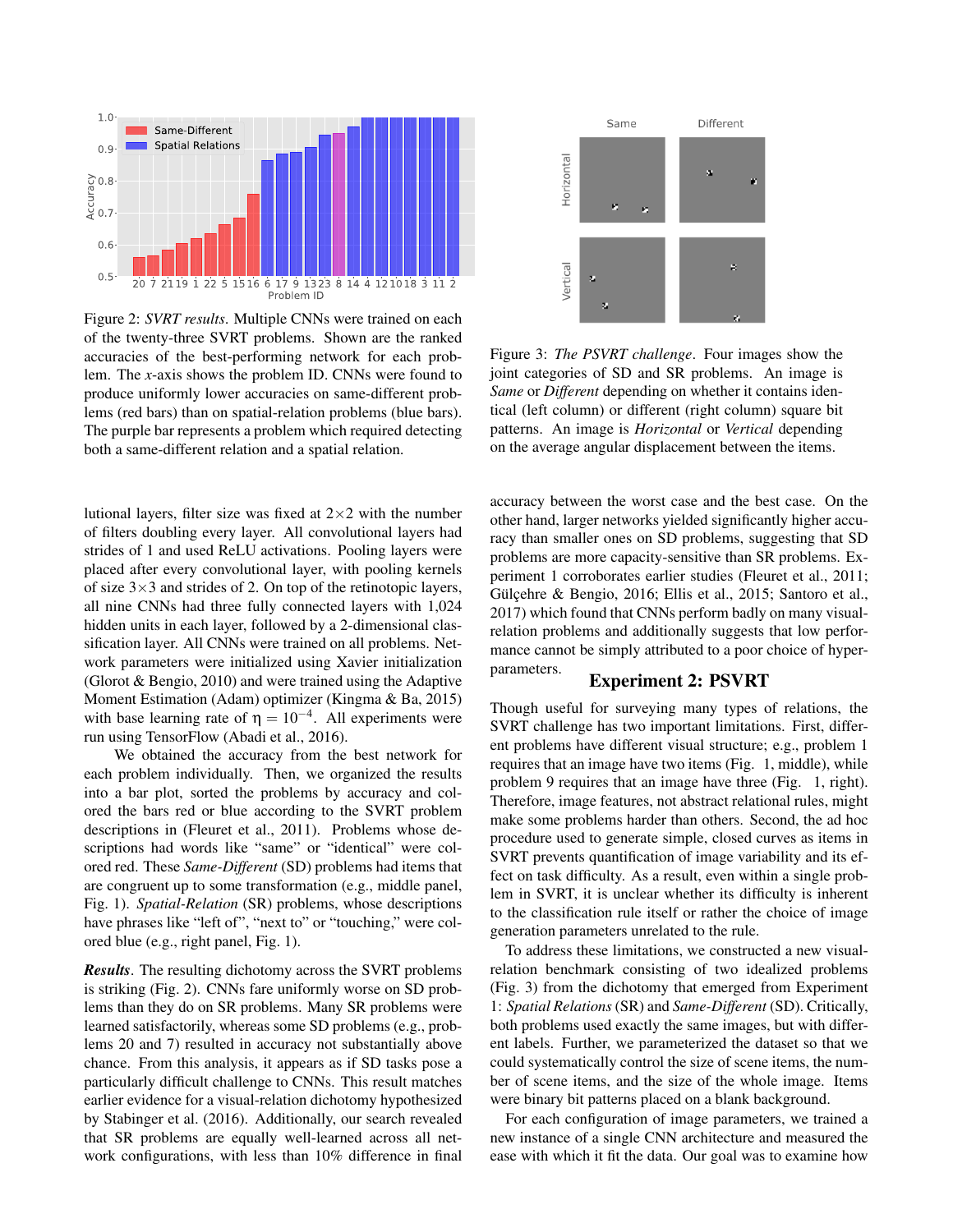hard it is for a CNN architecture to learn relations for visually different but conceptually equivalent problems. If CNNs can truly learn the "rule" underlying these problems, then one would expect the models to learn all problems with more-orless equal ease. However, if the CNNs only memorize the distinguishing features of the two image classes, then learning should be affected by the variability of the example images in each category. For example, when image size and items size are large, there are simply more possible samples, which might put a strain on the representational capacity of a CNN trying to learn by rote memorization.

*Methods*. Our image generator uses three parameters to control image variability: the size (*m*) of each bit pattern or item, the size  $(n)$  of the input image and the number  $(k)$  of items in an image. Our parametric construction allows a dissociation between two possible factors that may affect problem difficulty: classification rules vs. image variability. To highlight the parametric nature of the images, we call this new challenge the *parametric SVRT* or *PSVRT*.

The image generator is designed such that each image can be used to pose both problems by simply labeling it according to different rules (Fig. 3). In SR, an image is classified according to whether scene items are arranged horizontally or vertically as measured by the orientation of the line joining their centers (with a 45° threshold). In SD, an image is classified according to whether or not it contains at least two identical items. When  $k \geq 3$ , the SR category label is determined according to whether the average orientation of the displacements between all pairs of items is greater than or equal to 45°. Each image can be labeled according to either the SR or SD rules, so we can ensure the image distribution is identical between the two problem types.

We trained the same CNN repeatedly from scratch over multiple subsets of the data in order to see if learnability depends on the dataset's image parameters. Training accuracy was sampled at regular intervals and samples were averaged across the length of a training run as well as over multiple trials for each condition, yielding a scalar measure of learnability called "mean area under the learning curve" (mean ALC). ALC is high when accuracy increases earlier and more rapidly throughout the course of training and/or when it converges to a higher final accuracy by the end of training.

First, we found a baseline architecture which could easily learn both same-different and spatial-relation PSVRT problems for one parameter configuration (item size  $m = 4$ , image size  $n = 60$  and item number  $k = 2$ ). Then, for a range of combinations of item size, image size and number of items, we trained an instance of this architecture from scratch.

The baseline CNN we used in this experiment had four convolutional layers. The first layer had 8 filters with a  $4\times4$ receptive field size. In the rest of convolutional layers, filter size was fixed at  $2\times 2$  with the number of filters in each layer doubling from the immediately preceding layer. All convolutional layers had ReLU activations with strides of 1. Pooling layers were placed after every convolutional layer, with pooling kernels of size  $3\times 3$  and strides of 2. On top of retinotopic layers were three fully connected layers with 256 hidden units each, followed by a 2-dimensional classification layer. We initialized all parameters with the Xavier method, optimized the network with Adam with base rate  $\eta = 10^{-4}$  and ran all experiments in Tensorflow.

To understand the effect of network size on learnability, we also used two control networks in this experiment: (1) a "wide" control that had the same depth as the baseline but twice as many filters in the convolutional layers and four times as many hidden units in the fully connected layers and (2) and a "deep" control which had twice as many convolutional layers as the baseline, by adding a convolutional layer of filter size  $2\times 2$  after each existing convolutional layer. Each extra convolutional layer had the same number of filters as the immediately preceding convolutional layer.

We separately varied the three image parameters to examine their effects on learnability. This resulted in three subexperiments (*n* was varied between 30 and 180 while *m* and *k* were fixed at 4 and 2, respectively; *m* was varied between 3 and 7, while *n* and *k* were fixed at 60 and 2, respectively; *k* was varied between 2 and 6 while *n* and *m* were fixed at 60 and 4, respectively). The baseline CNN was trained from scratch in each condition with 20 million training images and a batch size of 50.

*Results*. In all cases where learning occurred, training accuracy eventually jumped from chance-level and gradually plateaued. In other cases, accuracy remained at chance throughout a training session and the ALC was 0.5. Within a single condition, the CNN often only learned for a fraction of 10 randomly initialized trials. This led us to use two different quantities for describing a model's performance: (1) mean ALC obtained from *learned* trials (in which accuracy crossed 55%) and (2) the number of trials in which the learning event never took place (*non-learned*). Note that these two quantities are independent, computed from two complementary subsets of 10 trials.

In all conditions, we found a strong dichotomy between SD and SR conditions. In SR, across all image parameters and in all trials, the model immediately learned at the start of training and quickly approached 100% accuracy, producing consistently high and flat mean ALC curves (Fig. 4, blue dotted lines). In SD, however, we found that the overall ALC was significantly lower than SR (Fig. 4, red dotted lines). We also identified two ways in which image variability affects learnability. First, among the trials in which learning occurred, the final accuracy achieved by the CNN decreased as image size (*n*) and number of items (*k*) increased. This caused ALC to decrease from around 0.95 to 0.8. Second, increasing *n* also decreased the chance of learning altogether, with more than half of the trials failing to escape chance level when image size was greater than 60 (Fig. 4, gray bars). In contrast, increasing item size never strained CNN performance. Similar to SR, learnability, both in terms of the proportion of successful trials as well as final accuracy, did not change significantly over the range of item sizes.

The fact that straining is only observed in SD, and not in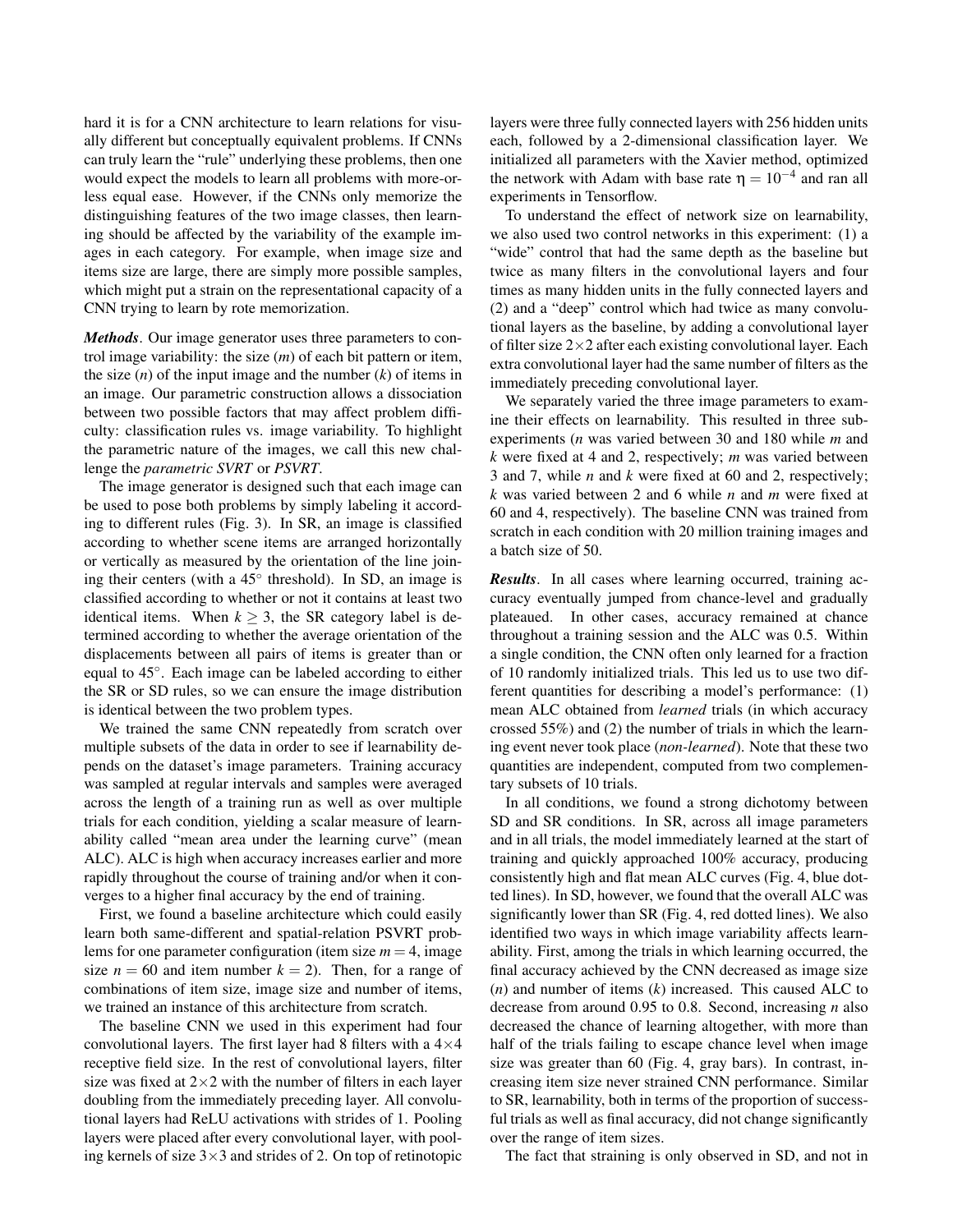

# **Image parameters**

Figure 4: *Mean area under the learning curve (ALC) over PSVRT image parameters.* ALC is the normalized area under a training accuracy curve over 20 million images. Colored dots are the mean ALCs for learned trials (in which validation accuracy exceeded 55%) out of 10 randomly initialized trials. Shaded regions around the colored dots indicate the intervals between the maximum and the minimum ALC among learned trials. Gray bars denote the number of non-learned trials, out of 10 trials. Three model-task combinations (CNN on SR (blue), CNN on SD (red), wide CNN control on SD (violet) and deep CNN control on SD (brown)) are plotted, and each combination is shown for three image parameters: item size, image size and number of items.

SR and that it is only observed along some of the image parameters, *n* and *k*, suggests that straining is not simply a direct outcome of an increase in image variability. Using a CNN with more than twice the number of kernels (Fig. 4, purple dotted lines) or with twice as many convolutional layers (Fig. 4, brown dotted lines) as the control did not qualitatively change the trend observed in the baseline model. Although increasing network size did result in improved learned accuracy in general, it also made learning less likely, yielding more non-learned trials than the baseline CNN.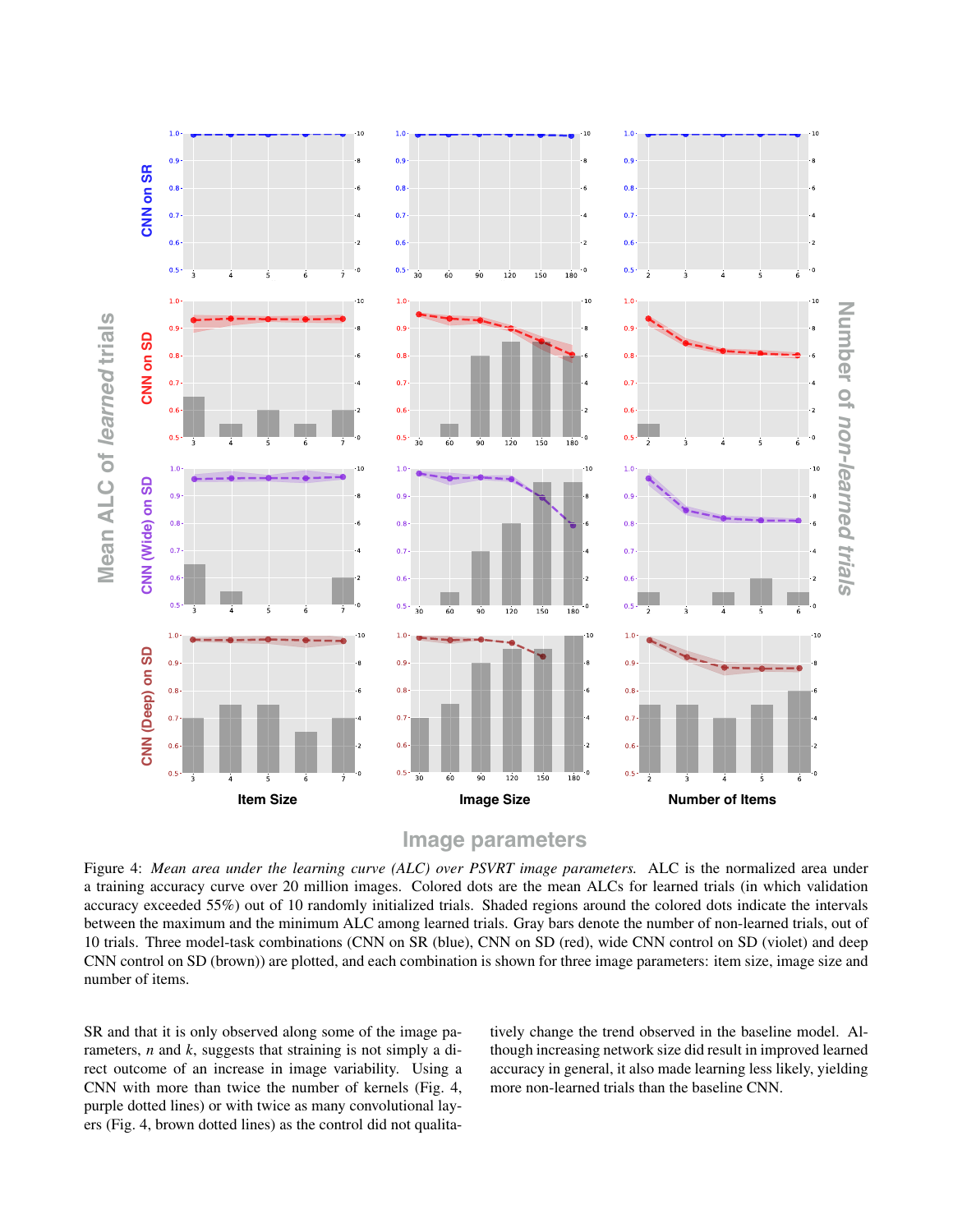We also rule out the possibility of the loss of spatial acuity from pooling or subsampling operations as a possible cause of straining. Our CNNs achieved the best overall accuracy when image size was smallest. If the loss of spatial acuity was the source of straining, increasing image size should have improved the network's performance instead of hurting it because items would have tended to be placed farther apart from each other. Moreover, in other experiments (Kim et al., in press), we found that networks with identical spatial acuity exhibited no straining as long as items were segregated into different channels.

The weak effects of item size and item number shed light on the computational strategy used by CNNs to solve SD. We hypothesize that CNNs learn "subtraction templates", filters with one positive region and one negative region (like a Haar or Gabor wavelet), in order to detect the similarity between two image regions. A different subtraction template is required for each relative arrangement of items, since each item must lie in one of the template's two regions. When identical items lie in these opposing regions, they are subtracted by the synaptic weights. This difference is then used to choose the appropriate same/different label. This strategy does not require memorizing specific items, so increasing item size (and therefore total number of possible items) should not make the task appreciably harder. Further, a single subtraction template can be used even in scenes with more than two items, since images are classified as "same" when they have *at least* two identical items. So, any straining effect from item number should be negligible as well. Instead, the principal straining effect with this strategy should arise from image size, which exponentially increases the possible number arrangements of items.

Taken together, these results suggest that, when CNNs learn a PSVRT problem, they are simply building a feature set tailored to the relative positional arrangements of items in a particular data set, instead of learning the abstract "rule" per se.

### **Discussion**

Our results indicate that visual-relation problems can quickly exceed the representational capacity of feedforward networks. While learning templates for individual objects appears to be tractable for today's deep networks, learning templates for *arrangements* of objects becomes rapidly intractable because of the combinatorial explosion in the requisite number of features to be stored. That stimuli with a combinatorial structure are difficult to represent with feedforward networks has been long acknowledged by cognitive scientists (Fodor & Pylyshyn, 1988).

Compared to the feedforward networks in this study, biological visual systems excel at detecting relations. Fleuret et al. (2011) found that humans can learn rather complicated visual rules and generalize them to new instances from just a few SVRT training examples. Their participants could learn the rule underlying the hardest SVRT problem for CNNs in our Experiment 1, problem 20, from an average of about 6 examples. Problem 20 is rather complicated, involving two shapes such that "one shape can be obtained from the other by reflection around the perpendicular bisector of the line joining their centers." In contrast, the best performing network for this problem could not get significantly above chance after one million training examples.

Visual reasoning ability is not just found in humans. Birds and primates can be trained to recognize same-different relations and then transfer this knowledge to novel objects (Wright & Katz, 2006). A striking example of same-different learning in animals comes from Martinho III & Kacelnik (2016) who showed that newborn ducklings can learn the abstract concept of sameness from a single example. In contrast, we have found in follow-up work that state-of-the-art neural networks demonstrated no ability to transfer the concept of same-different to novel objects even after hundreds of thousands of training examples (Kim et al., in press).

It is relatively well accepted that, despite the widespread presence of feedback connections in our visual cortex, certain visual recognition tasks, including the detection of natural object categories, are possible in the near absence of cortical feedback – based primarily on a single feedforward sweep of activity through our visual cortex (Serre, 2016). However, psychophysical evidence suggests that this feedforward sweep is too spatially coarse to localize objects even when they can be recognized (Evans & Treisman, 2005). The implication is that object localization in clutter requires attention (Zhang et al., 2011). It is difficult to imagine how one could recognize a relation between two objects without spatial information. Indeed, converging evidence (Logan, 1994; Moore et al., 1994; Rosielle et al., 2002; Holcombe et al., 2011; Franconeri et al., 2012; van der Ham et al., 2012) suggests that the processing of spatial relations between pairs of objects in a cluttered scene requires attention, even when individual items can be detected pre-attentively.

In follow-up work (Kim et al., in press), we argued that perceptual grouping, a mechanism for binding features into discrete objects (Roelfsema, 2006), is another key nonfeedforward process supporting visual relation detection. We found that relational networks (Santoro et al., 2017), CNN extensions that exhaustively attend to all unbound features in a deep layer, are strained just like CNNs and tend to easily overfit. In contrast, we showed that a network which simulates the effects of perceptual grouping by forcing scene items into separate channels can easily learn our PSVRT tasks without straining. This toy network simulates in a feedforward manner the dynamic sequence of attention shifts between perceptually grouped features believed to underlie visual relation detection (Franconeri et al., 2012). These dynamic representations built "on-the-fly" circumvent the combinatorial explosion associated with the storage of synaptic templates for all possible relations, helping to prevent the capacity overload associated with feedforward neural networks.

Humans can easily detect when two objects are the same up to some transformation (Shepard & Metzler, 1971) or when objects exist in a given spatial relation (Fleuret et al., 2011; Franconeri et al., 2012). More generally, humans can effort